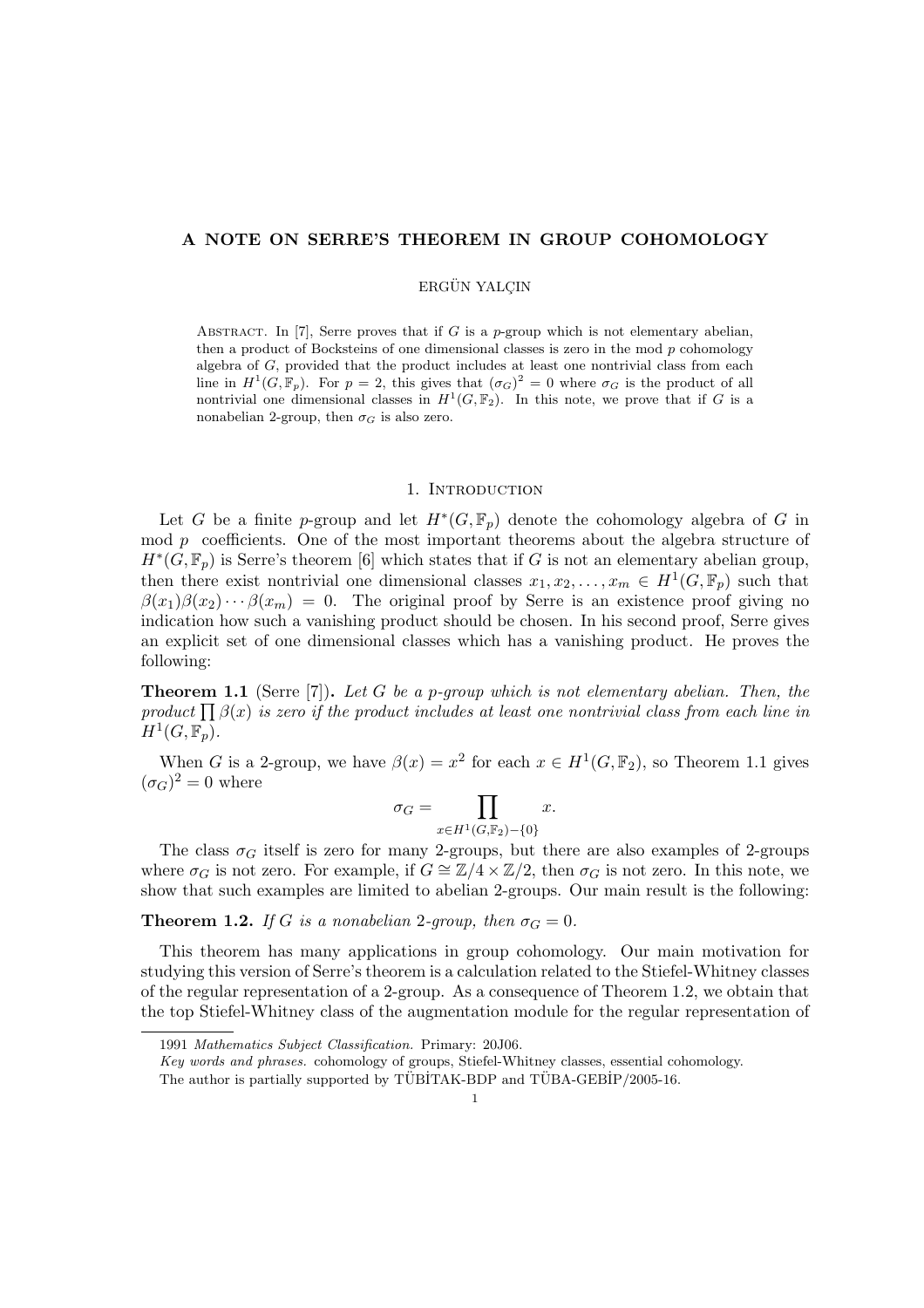## 2 ERGÜN YALCIN

a nonabelian 2-group is zero. We also give some other applications related to essential cohomology. All these applications are explained in Section 4.

The proof of Theorem 1.2 is very similar to the proof of Theorem 1.1 although there are some subtle differences. In the proof of Theorem 1.1, Serre uses the fact that if  $G$  is a  $p$ -group which is not elementary abelian, then there exist some two dimensional relations of the form

(1) 
$$
\sum_{k} a_k \beta(x_k) + \sum_{i < j} c_{ij} x_i x_j = 0
$$

where  $\{x_1, \ldots, x_n\}$  is a basis for  $H^1(G, \mathbb{F}_p)$ . But the existence of such relations are no longer enough to prove Theorem 1.2. Some complications arise when  $G$  is a nonabelian 2-group which has no two dimensional relations with some of the  $c_{ij}$ 's nonzero. For example, the modular group

$$
M_{2^n} = \langle a, b \mid a^2 = b^{2^{n-1}} = 1, aba = b^{2^{n-2}+1} \rangle
$$

of order  $2^n$  with  $n \geq 4$  is such a group (see Remark 3.3). To overcome this problem, we prove the following:

**Proposition 1.3.** Let G be a 2-group and let  $\{x_1, \ldots, x_n\}$  be a basis for  $H^1(G, \mathbb{F}_2)$ . If G is nonabelian, then there exists a nontrivial relation of the form

(2) 
$$
\sum_{i < j} c_{ij} (x_i^2 x_j + x_j^2 x_i) = 0
$$

in  $H^3(G, \mathbb{F}_2)$ .

To prove Proposition 1.3, we consider group cohomology in integer coefficients and show that the inflation map

$$
\inf: H^3(G/\Phi(G), \mathbb{Z}) \to H^3(G, \mathbb{Z})
$$

has a nontrivial kernel when G is a nonabelian p-group (here  $\Phi(G)$  denotes the Frattini subgroup of  $G$ ). We can also state this in the following way:

**Proposition 1.4.** Let G be a p-group. Then, the following are equivalent:

#### $(i)$  G is abelian.

(ii) The map inf :  $H^2(G/\Phi(G), \mathbb{Q}/\mathbb{Z}) \to H^2(G, \mathbb{Q}/\mathbb{Z})$  is injective.

This is similar to a criterion given by Serre in [6] for a p-group to be elementary abelian (see Proposition 3.4).

This note is organized as follows: In Section 2, we go through Serre's arguments to show how Theorem 1.2 follows from Proposition 1.3. Propositions 1.3 and 1.4 are proved in Section 3. In Section 4, we describe some consequences of Theorem 1.2.

# 2. Proof of the Main Theorem

Let G be a 2-group and let  $\{x_1, \ldots, x_n\}$  be a basis for  $H^1(G, \mathbb{F}_p)$ . We can express  $\sigma_G$  as the product  $\overline{y}$ 

$$
\sigma_G = \prod_{(a_1,...,a_n) \in (\mathbb{F}_2)^n - \{0\}} (a_1x_1 + \cdots + a_nx_n).
$$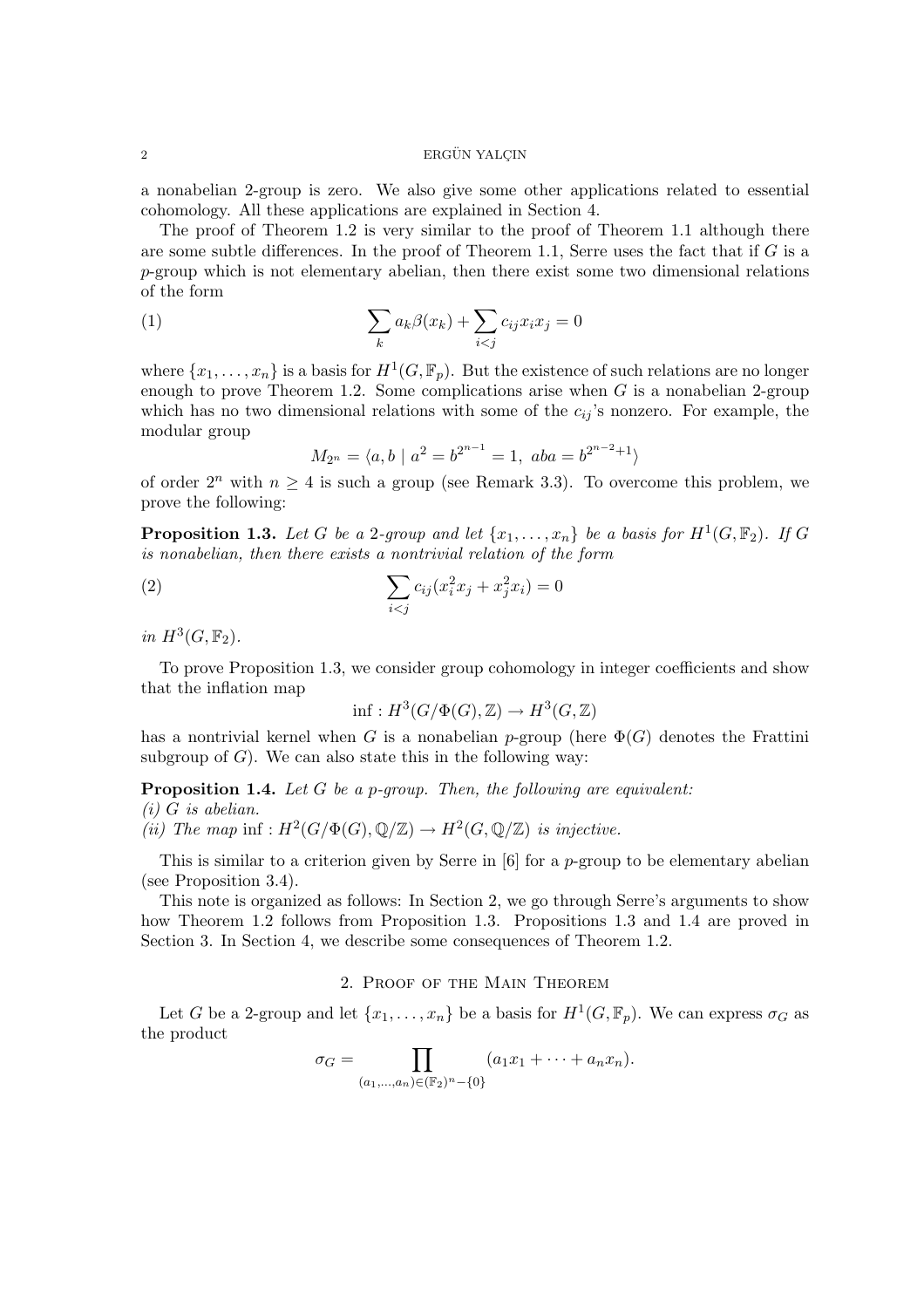Note that  $\sigma_G$  can also be expressed as the determinant of the matrix A defined by

$$
A_{ij} = x_j^{2^{i-1}}
$$
 for  $1 \le i, j \le n$ .

This is because both  $\sigma_G$  and  $\det(A)$  have the same degree and the same zero set as polynomials in  $x_1, \ldots, x_n$  over the algebraic closure of  $\mathbb{F}_2$ . Note that both polynomials are zero at a point  $\alpha \in (\overline{\mathbb{F}}_2)^n$  if and only if the coordinates of  $\alpha$  satisfy a linear equation of the form  $a_1x_1 + \cdots + a_nx_n = 0$  for some  $(a_1, \ldots, a_n) \in (\mathbb{F}_2)^n - \{0\}.$ 

Let M denote the n-dimensional free module over the cohomology algebra  $H^*(G, \mathbb{F}_2)$ . For  $i = 1, \ldots, n$ , let  $e_i$  denote the vector

$$
e_i = (x_i, x_i^2, \dots, x_i^{2^{n-1}})
$$

in M. Since the column vector given by  $e_i$  is the *i*-th column of A, we have

$$
\det(A) = e_1 \wedge e_2 \wedge \cdots \wedge e_n
$$

in the *n*-th exterior power  $\wedge^n M \cong H^*(G, \mathbb{F}_p)$ . Suppose there is a nontrivial relation

(3) 
$$
\sum_{i < j} c_{ij} (e_i \wedge e_j) = 0
$$

in  $M \wedge M$ , say with  $c_{12} \neq 0$ , then by taking exterior product with  $e_3 \wedge \cdots \wedge e_n$ , we get  $\det(A) = 0$ . So, to complete the proof of Theorem 1.2, we need to show that there is a nontrivial relation in  $M \wedge M$ .

**Lemma 2.1** (cf. Serre [7]). Let G be a 2-group. If there is a nontrivial relation of the form

$$
\sum_{i < j} c_{ij} (x_i^2 x_j + x_i x_j^2) = 0
$$

in  $H^3(G, \mathbb{F}_2)$ , then there exists a nontrivial relation also in  $M \wedge M$ .

*Proof.* Let  $c_{ij}$  be the coefficients of a nontrivial relation in  $H^3(G, \mathbb{F}_2)$ . Define

$$
L_{kl} = \sum_{i < j} c_{ij} (x_i^{2^k} x_j^{2^l} + x_i^{2^l} x_j^{2^k})
$$

for  $k, l \geq 0$ . Note that there is a relation in  $M \wedge M$  of the form given in Equation 3 if and only if  $L_{kl} = 0$  for all  $k, l \geq 0$ . The class  $L_{00}$  is zero by trivial reasons and  $L_{10}$  is zero by assumption. For  $m \geq 2$ , we have

$$
L_{m0} = Sq^{2^{m-1}} \cdots Sq^4 Sq^2(L_{10}).
$$

So,  $L_{m0} = 0$  for all  $m \ge 0$ . Now, suppose k and l are such that  $k = l + m$  for some  $m \ge 0$ . Then,  $L_{kl} = (L_{m0})^{2^l} = 0$ . Since  $L_{kl} = L_{lk}$ , we conclude that  $L_{kl} = 0$  for all  $k, l \ge 0$ .

This shows that the proof of Theorem 1.2 is complete once we prove Proposition 1.3.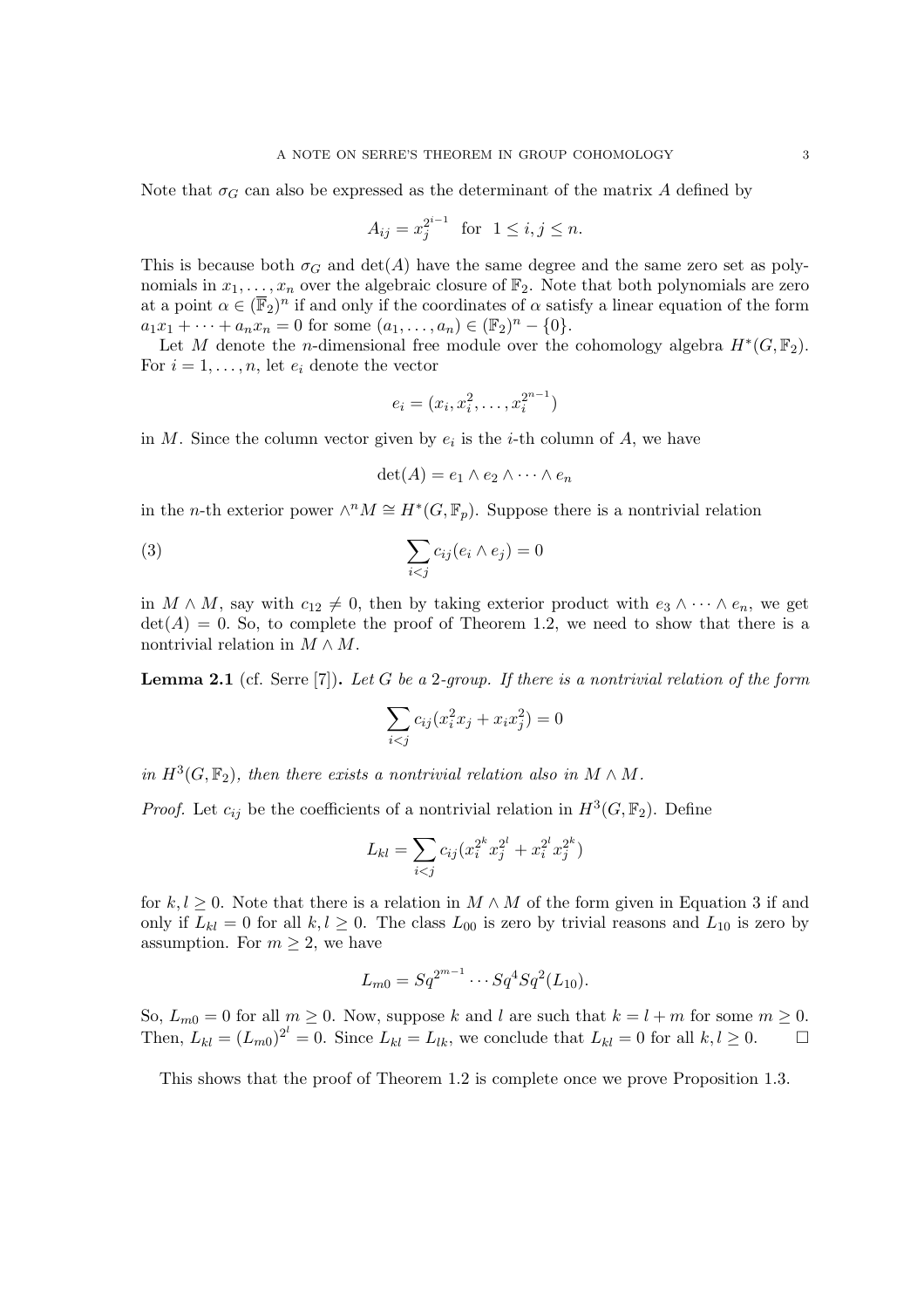#### 4 ERGÜN YALCIN

#### 3. Proof of Proposition 1.3

As before, we assume that G is a 2-group. Let  $\{x_1, \ldots, x_n\}$  be a basis for  $H^1(G, \mathbb{F}_p)$ . Recall that the inflation map

$$
\inf: H^*(G/\Phi(G), \mathbb{F}_2) \to H^*(G, \mathbb{F}_2)
$$

is bijective in dimension one. For each  $x_i \in H^1(G, \mathbb{F}_2)$ , we denote the associated class in  $H^1(G/\Phi(G), \mathbb{F}_2)$  also by  $x_i$ . Note that to prove Proposition 1.3, it is enough to show that there is an element of the form

$$
\sum_{i < j} c_{ij} (x_i^2 x_j + x_i x_j^2)
$$

in  $H^3(G/\Phi(G), \mathbb{F}_2)$  which lies in the kernel of the inflation map. We show this using integral cohomology. The quotient group  $G/\Phi(G)$  is an elementary abelian 2-group and the integral cohomology rings of elementary abelian 2-groups are well understood. In particular, it is known that  $H^3(G/\Phi(G), \mathbb{Z})$  is generated by  $\{u_{ij} \mid 1 \leq i \leq j \leq n\}$  where the mod 2reduction of  $u_{ij}$  is equal to  $x_i^2 x_j + x_i x_j^2$  in  $H^3(G, \mathbb{F}_2)$  (see, for example, [2]). Consider the following diagram:

$$
H^3(G/\Phi(G), \mathbb{Z}) \xrightarrow{\text{inf}} H^3(G, \mathbb{Z})
$$
  

$$
\downarrow \mod 2 \qquad \qquad \downarrow \mod 2
$$
  

$$
H^3(G/\Phi(G), \mathbb{F}_2) \xrightarrow{\text{inf}} H^3(G, \mathbb{F}_2).
$$

If the kernel of the inflation map in integer coefficients is nonzero, then there is a nontrivial If the kerner of the imitation map in integer coefficients is nonzero, then there is a nontrivial<br>class  $\sum_{i < j} c_{ij} u_{ij}$  in  $H^3(G/\Phi(G), \mathbb{Z})$  whose mod 2 reduction  $\sum_{i < j} c_{ij} (x_i^2 x_j + x_i x_j^2)$  lies in the kernel of the mod 2 inflation map. Hence the proof of Proposition 1.3 is complete once we prove the following:

**Proposition 3.1.** If G is a nonabelian p-group, then the kernel of the inflation map

$$
\inf: H^3(G/\Phi(G),\mathbb{Z})\to H^3(G,\mathbb{Z})
$$

is nontrivial.

Proof. The statement is equivalent to the statement that the kernel of the inflation map

$$
\inf: H^2(G/\Phi(G), \mathbb{Q}/\mathbb{Z}) \to H^2(G, \mathbb{Q}/\mathbb{Z})
$$

is nontrivial. Consider the 5-term exact sequence

$$
0 \to H^1(G/\Phi(G)) \xrightarrow{\text{inf}} H^1(G) \xrightarrow{\text{res}} H^1(\Phi(G))^G \xrightarrow{d_2} H^2(G/\Phi(G)) \xrightarrow{\text{inf}} H^2(G)
$$

where all the cohomology groups are with coefficients in  $\mathbb{Q}/\mathbb{Z}$ . Note that

$$
H^1(G,\mathbb{Q}/\mathbb{Z})=\mathrm{Hom}(G,\mathbb{Q}/\mathbb{Z})=\mathrm{Hom}(G/[G,G],\mathbb{Q}/\mathbb{Z})=(G/[G,G])^*
$$

where  $(G/[G, G])^*$  denotes the dual group of the abelian group  $G/[G, G]$ . The above 5-term exact sequence gives an exact sequence of the form

$$
0 \to (G/\Phi(G))^* \xrightarrow{\text{inf}} (G/[G,G])^* \longrightarrow ((\Phi(G)/[\Phi(G),\Phi(G)])^*)^G \longrightarrow \text{ker}(\text{inf}) \to 0.
$$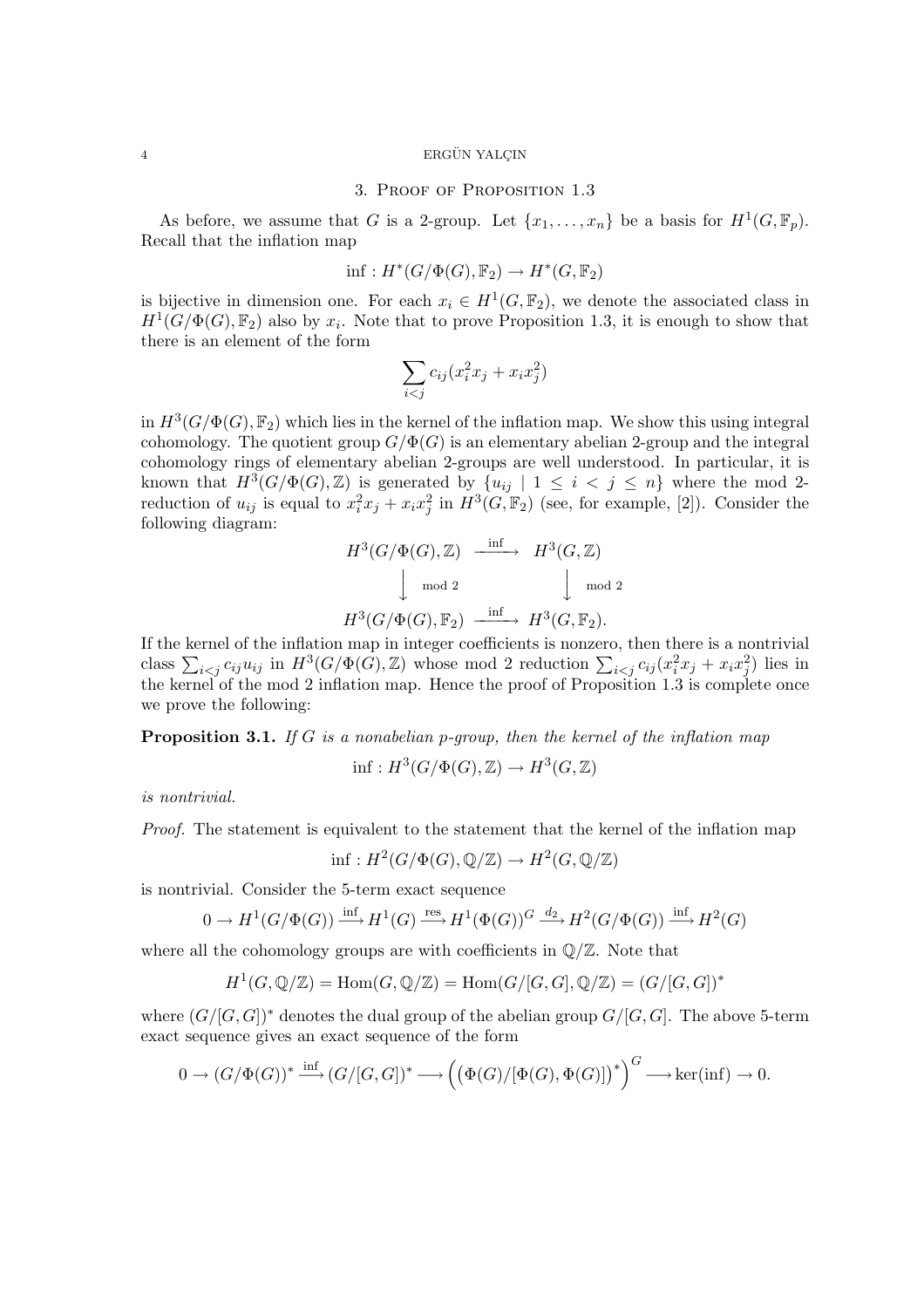From this it is easy to see that the cokernel of the first inflation map is  $\left( \Phi(G) / [G, G] \right)$ ´∗ . Also note that

$$
\left(\left(\Phi(G)/[\Phi(G),\Phi(G)]\right)^{*}\right)^{G} = \left(\text{Hom}(\Phi(G),\mathbb{Q}/\mathbb{Z})\right)^{G} = \text{Hom}_{G}(\Phi(G),\mathbb{Q}/\mathbb{Z})
$$

$$
= \text{Hom}(\Phi(G)/[\Phi(G),G],\mathbb{Q}/\mathbb{Z}) = \left(\Phi(G)/[\Phi(G),G]\right)^{*}.
$$

Thus, the kernel of inflation map in degree 2 is isomorphic to the group

$$
\Bigl([G,G]/[\Phi(G),G]\Bigr)^*.
$$

Now, the result follows from the following group theoretical lemma.  $\Box$ 

**Lemma 3.2.** If G is a nonabelian p-group, then  $[G, G] \neq [\Phi(G), G]$ .

*Proof.* Let G be a minimal counterexample to this lemma. Then, G is a nonabelian  $p$ -group with  $[G, G] = [\Phi(G), G]$ . Let H be a normal subgroup of G such that  $H \leq [G, G]$  with index p. Note that  $G/H$  is a nonabelian p-group satisfying

$$
[G/H, G/H] = [G, G]/H = [\Phi(G), G]/H = [\Phi(G)/H, G/H] = [\Phi(G/H), G/H].
$$

So, by the minimality of G, we must have  $H = 1$ . This gives that  $[G, G] = [\Phi(G), G]$  is a cyclic group of order  $p$ . In a  $p$ -group, a normal subgroup of order  $p$  is always central, so we have  $[G,G] \leq Z(G)$ . Under these conditions,  $[a^p, b] = [a, b]^p = 1$  for every  $a, b \in G$ . Thus, the subgroup  $G^{(p)}$  generated by p-th powers is also a central subgroup of G. Note that  $\Phi(G) = [G, G]G^{(p)}$ , so we obtain that  $\Phi(G) \leq Z(G)$  which is in contradiction with our assumption since  $[\Phi(G), G] = [G, G]$  is nontrivial.

This completes the proof of Proposition 1.3 and hence the proof of Theorem 1.2.

Remark 3.3. In the proof of Theorem 1.1 given in [7], Steenrod operations are applied to a relation of the form  $\overline{\phantom{a}}$ 

$$
\sum_{k} a_k \beta(x_k) + \sum_{i < j} c_{ij} x_i x_j = 0
$$

to produce higher dimensional relations which eventually forces  $\prod \beta(x)$  to be zero. But, the argument with Steenrod operations works only when some of the  $c_{ij}$ 's are nonzero. Because of this, the case where all  $c_{ij}$ 's are zero is considered separately. In that case, one because of this, the case where all  $c_{ij}$  s are zero is considered separately. In that case, one has  $\sum_k a_k \beta(x_k) = 0$  which gives  $\beta(\sum_k a_k x_k) = 0$ . So, Theorem 1.1 still holds if G has no relations with some  $c_{ij}$ 's nonzero. However, this causes a problem with the proof of Theorem 1.2. One may expect that if  $G$  is nonabelian, then there should exist at least one relation of the above form with some  $c_{ij}$ 's nonzero, but unfortunately this is not true. The modular group

$$
M_{2^n} = \langle a, b \mid a^2 = b^{2^{n-1}} = 1, \ aba = b^{2^{n-2}+1} \rangle
$$

of order  $2^n$  with  $n \geq 4$  has no relation of the above form with some  $c_{ij}$ 's nonzero. The only two dimensional relation that  $M_{2^n}$  has in its mod 2 cohomology is  $\beta(u) = 0$  where  $u \in H^1(M_{2^n}, \mathbb{F}_2)$  is the class defined by the homomorphism  $u(a^i b^j) = j \mod 2$ .

Note that if G is abelian, then  $[G,G] = [\Phi(G), G] = 1$ , and hence the kernel of the inflation map is trivial. So, the proof of Proposition 1.4 is also complete. Proposition 1.4 has formal similarities to the following result by Serre.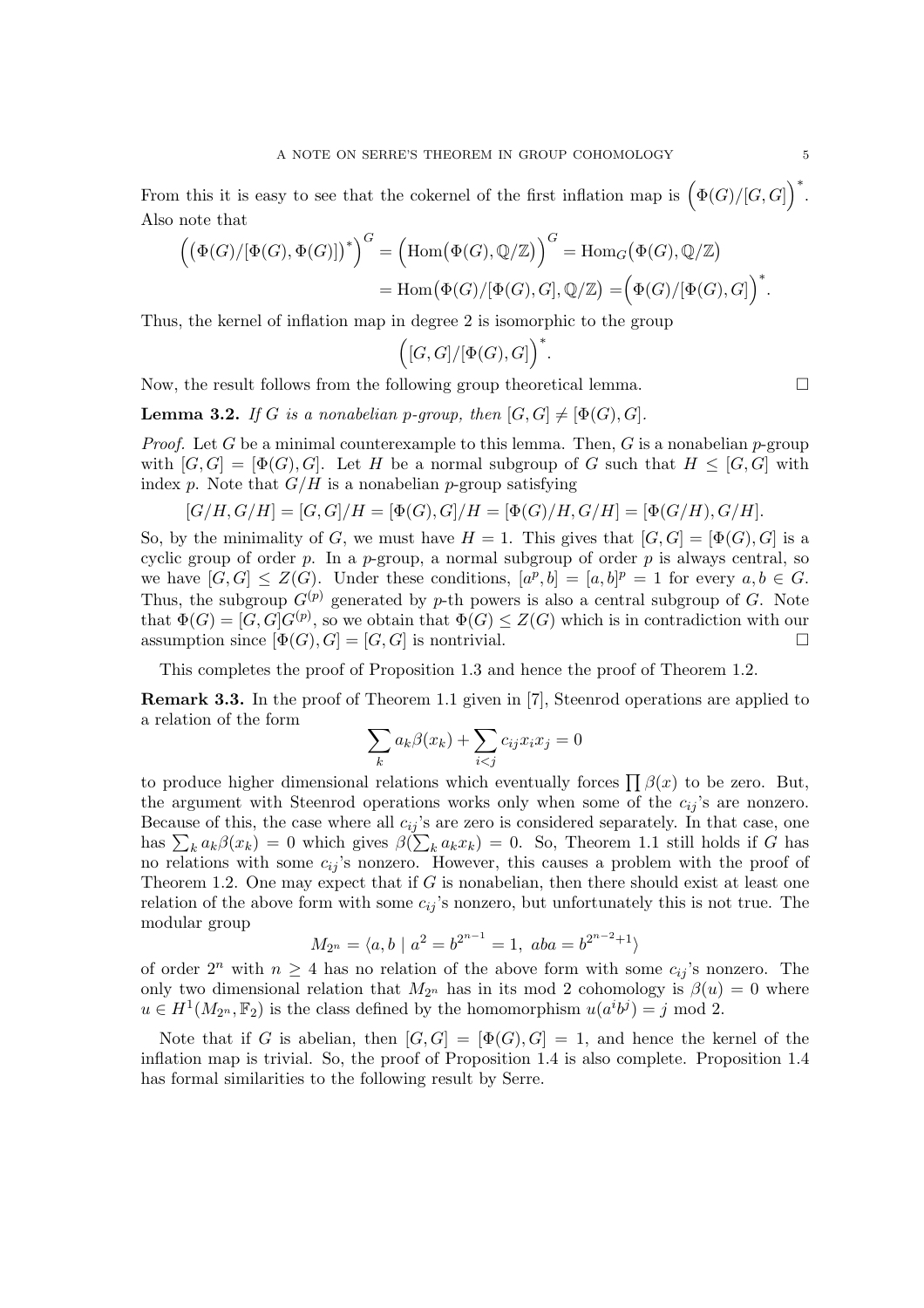**Proposition 3.4** (Proposition 3 in [6]). Let G be a p-group. Then, the following are equivalent:

(i) G is elementary abelian.

(ii) The inflation map inf :  $H^2(G/\Phi(G), \mathbb{F}_p) \to H^2(G, \mathbb{F}_p)$  is injective.

We can interpret Proposition 1.4 as a similar criterion for being abelian. Another way to interpret Proposition 3.1 is to say that the image of the differential  $d_2$  is nontrivial in the Hochschield-Serre spectral sequence for the extension

$$
0 \to \Phi(G) \to G \to G/\Phi(G) \to 0
$$

of a nonabelian 2-group  $G$ . In this sense, Proposition 3.1 is a generalization of Proposition 7.2 in [9].

Remark 3.5. There is an alternative approach to the proof Proposition 1.3 which was suggested to us by the anonymous referee. Since it gives more insight to this proposition, we briefly explain it here. Consider the quotient group  $F = G/[\Phi(G), G]$  which fits into a central extension of the form  $1 \to \Phi(F) \to F \to E \to 1$  where  $E = G/\Phi(G)$ . By Lemma 3.2, F is nonabelian. Since  $\Phi(F)$  is central, F has a nonabelian quotient Q which fits into a central extension of the form

$$
\mathcal{E}: 1 \to C \to Q \to E \to 1
$$

where C is cyclic. By taking further quotients if necessary, we can assume that  $Q/C_2$  is abelian where  $C_2$  is the unique subgroup of C of order 2. Let  $\alpha \in H^2(E, C)$  be the extension class for  $\mathcal{E}$ . Consider the long exact sequence

$$
\cdots \to H^2(G,\mathbb{Z}/2) \to H^2(E,\overline{C}) \to H^2(E,C) \xrightarrow{d} H^3(E,\mathbb{Z}/2) \to \cdots
$$

associated to the short exact sequence  $0 \to \mathbb{Z}/2 \to \overline{C} \to C \to 0$  where  $\overline{C}$  is a cyclic group of order 2|C|. We claim that  $d(\alpha)$  is nonzero. Assume the contrary that  $d(\alpha) = 0$ . Then, the extension E will lift to a central extension of the form  $1 \to \overline{C} \to \overline{Q} \to E \to 1$ . Note that since the commutator subgroup of  $\overline{Q}$  is central, we have  $[a, b]^2 = [a^2, b] = 1$  for every  $a, b \in \overline{Q}$ . This gives that  $Q = \overline{Q}/(\mathbb{Z}/2)$  is abelian which contradicts our starting assumption. This proves  $d(\alpha)$  is nonzero. It is clear that inflation of  $d(\alpha)$  to G is zero, because inf $_G^G(\alpha) = 0$ . So, it remains to show that  $d(\alpha)$  is in the desired form. For this it is enough to show that  $d(\alpha)$  is in the image of the Bockstein operator. Since  $Q/C_2$  is abelian, there is a class  $\gamma \in H^2(E, C)$  such that  $d(\gamma) = 0$  and that  $\pi_*(\gamma) = \pi_*(\alpha)$  under the homomorphism  $\pi_* : H^2(E, C) \to H^2(E, C/C_2)$ . So,  $\alpha' = \alpha - \gamma$  is in the image of  $j_*: H^2(E, C_2) \to H^2(E, C)$  and  $d(\alpha) = d(\alpha')$ . If  $\alpha' = j_*(u)$ , then an easy diagram chase shows that  $d(\alpha') = \beta(u)$ . This completes the proof that  $d(\alpha)$  is in the desired form, and hence completes the argument.

#### 4. Consequences of the main theorem

The converse of Theorem 1.2 does not hold since there are some abelian groups with  $\sigma_G = 0$ . For example, when  $G = \mathbb{Z}/4 \times \mathbb{Z}/4$ , we have

$$
H^*(G, \mathbb{F}_2) \cong \wedge (x_1, x_2) \otimes \mathbb{F}_2[y_1, y_2],
$$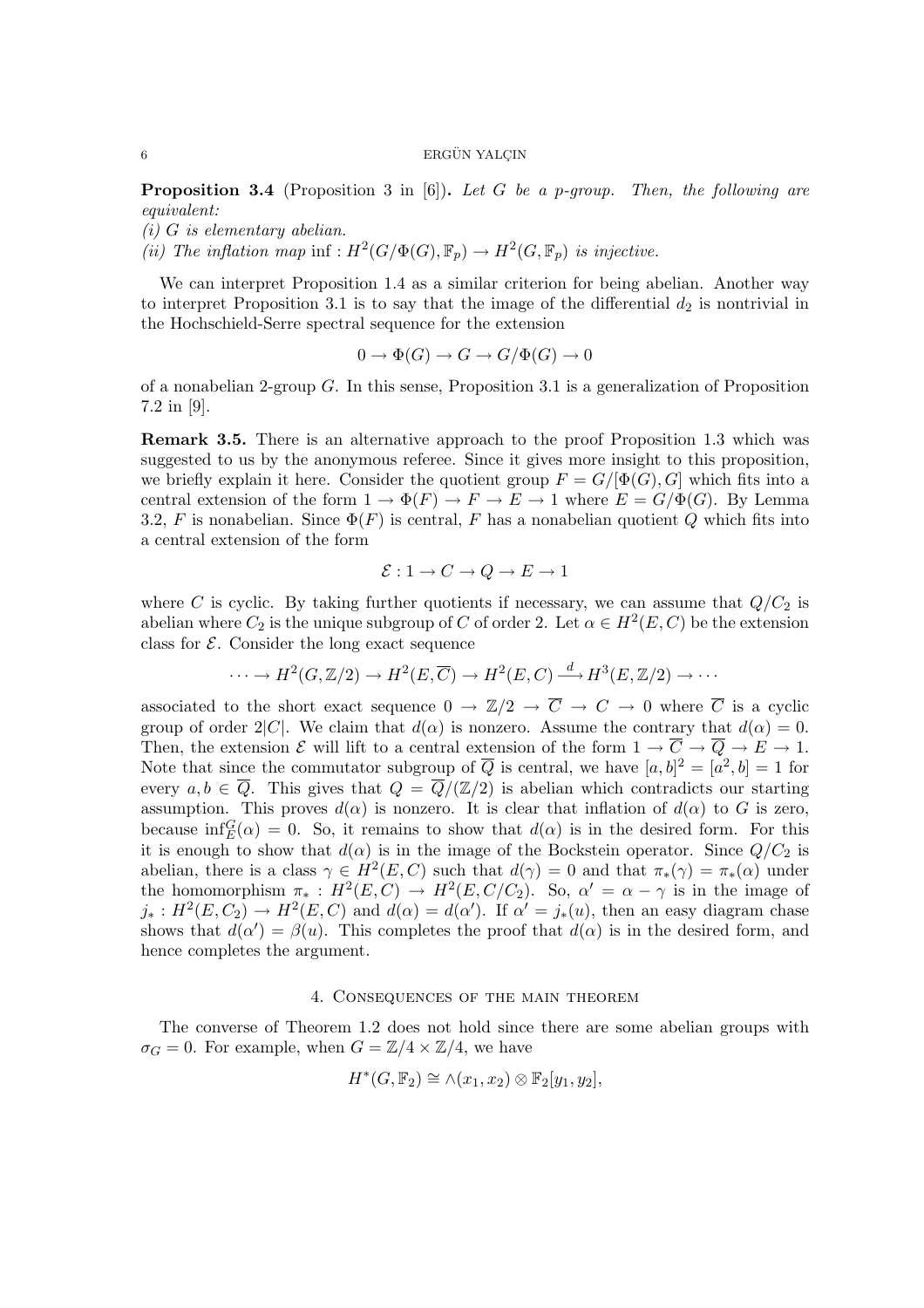so  $\sigma_G = x_1 x_2 (x_1 + x_2) = 0$ . In general, if G is an abelian group with more than two factors with exponent greater or equal to 4, then  $\sigma_G = 0$ . On the other hand, it is easy to see that  $\sigma_G \neq 0$  when  $G \cong \mathbb{Z}/2^k \times (\mathbb{Z}/2)^n$  for some  $n \geq 0$  and  $k \geq 1$ . Thus, we conclude:

**Corollary 4.1.** Let G be a 2-group. Then,  $\sigma_G \neq 0$  if and only if  $G \cong \mathbb{Z}/2^k \times (\mathbb{Z}/2)^n$  for some  $n > 0$  and  $k > 1$ .

This gives a complete description of 2-groups with  $\sigma_G \neq 0$ . The element  $\sigma_G$  is also defined for p-groups with  $p > 2$ , but it is easy to see that  $\sigma_G = 0$  for all p-groups in this case.

Corollary 4.1 suggests another way to prove Theorem 1.2. Since abelian 2-groups with  $\sigma_G \neq 0$  are in a special form, a minimal counterexample to Theorem 1.2 would be a nonabelian 2-group G which fits into an extension of the form

$$
1 \to \mathbb{Z}/2 \to G \to \mathbb{Z}/2^k \times (\mathbb{Z}/2)^n \to 1
$$

for some  $n \geq 0$  and  $k \geq 1$ . One can argue directly that such groups have some nontrivial three dimensional relations of the form given in Proposition 1.3. The proof we give in Section 3 is more conceptual and explains why such three dimensional relations exist.

4.1. The top Stiefel-Whitney class of an augmented regular representation. Our main motivation for obtaining the vanishing product in Theorem 1.2 is a calculation related to the Stiefel-Whitney classes of regular representations. Let

$$
I_G = \ker\{\varepsilon : \mathbb{R}G \longrightarrow \mathbb{R}\}
$$

denote the augmentation ideal of the regular representation of G over real numbers. We are interested in calculating the top Stiefel-Whitney class of  $I_G$ .

This calculation is important for two reasons. First, this calculation is related to a question asked by Reiner and Webb. In [5], Reiner and Webb define a cohomology class  $\zeta_G$ as the extension class of the subset complex of G and ask for which groups  $\zeta_G$  is nonzero. We showed in [3] that the mod 2-reduction of  $\zeta_G$  is the top-Stiefel Whitney class of  $I_G$ . So, calculation of the top Stiefel-Whitney class of  $I_G$  has direct consequences for the class  $\zeta_G$ . Another reason for calculating the top Stiefel-Whitney class of  $I_G$  is a theorem of Turygin which says that there are Borsuk-Ulam type theorems for group actions on products of spheres if the top Stiefel-Whitney class of  $I_G$  pulls back to a nonzero class in the associated equivariant cohomology (see [8] for details).

Now, we explain how Theorem 1.2 applies to the calculation of Stiefel-Whitney classes. Let  $w_{top}(I_G)$  denote the top Stiefel-Whitney class of  $I_G$ . Note that

$$
I_G = I_{G/\Phi(G)} \oplus \mathrm{ind}_{\Phi(G)}^G(I_{\Phi(G)})
$$
.

So, by the multiplicative property of the top Stiefel-Whitney class, we have

$$
w_{\text{top}}(I_G) = w_{\text{top}}(I_{G/\Phi(G)}) \cdot w_{\text{top}}(\text{ind}_{\Phi(G)}^G(I_{\Phi(G)})).
$$

Recall that

$$
I_{G/\Phi(G)} = \bigoplus_{\xi \in \text{Hom}(G,\mathbb{R}^{\times}) - \{0\}} \xi
$$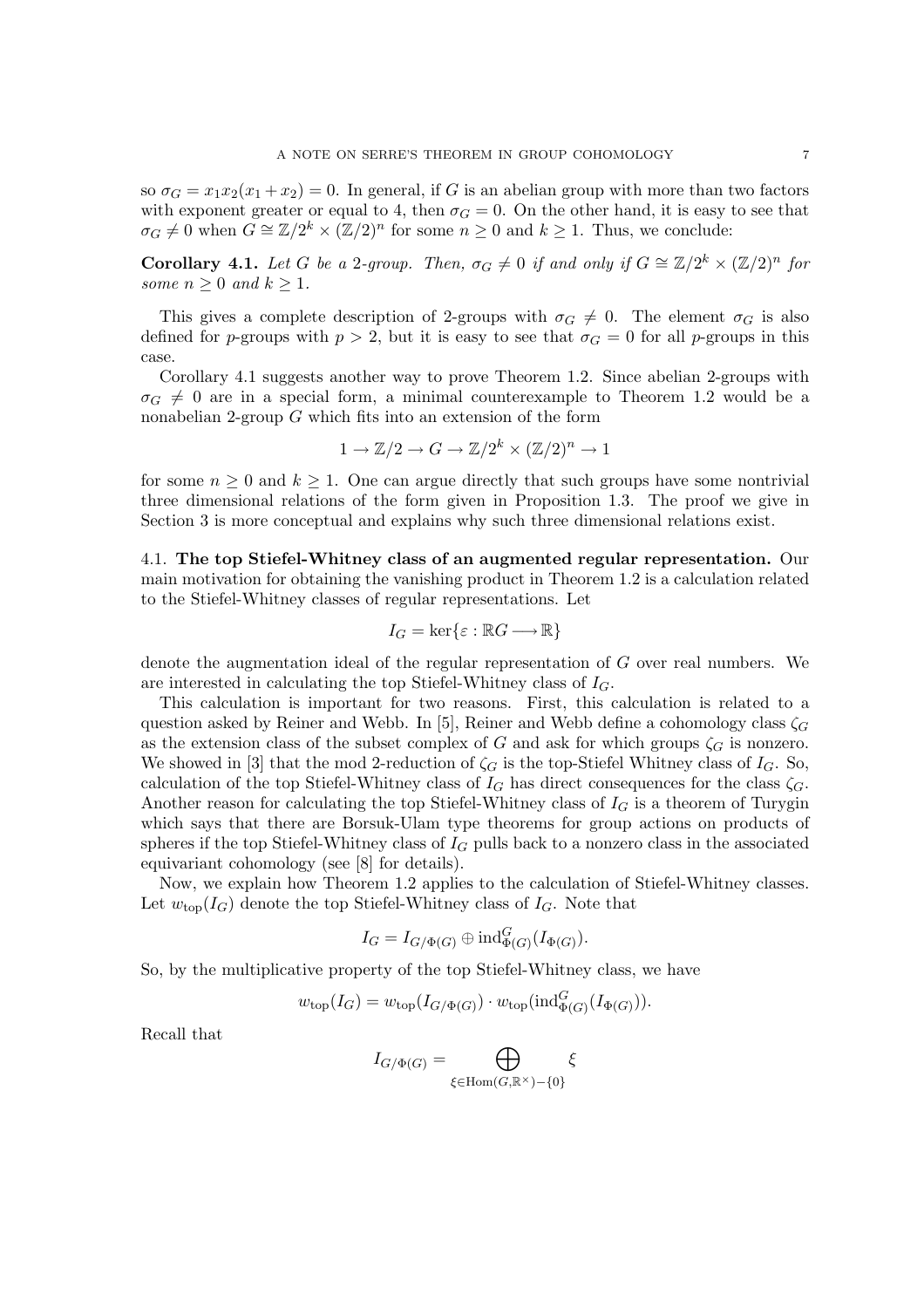#### $8$  ERGÜN YALCIN

and the first Stiefel-Whitney class  $w_1(\xi) \in H^1(G, \mathbb{F}_2)$  is the class associated to  $\xi$  under the following isomorphisms

$$
H^1(G, \mathbb{F}_2) \cong \text{Hom}(G, \mathbb{Z}/2) \cong \text{Hom}(G, \mathbb{R}^{\times}).
$$

So, we have

$$
w_{\text{top}}(I_{G/\Phi(G)}) = \prod_{\xi \in \text{Hom}(G,\mathbb{R}^{\times}) - \{0\}} w_1(\xi) = \sigma_G.
$$

As a consequence of Theorem 1.2, we obtain the following

**Corollary 4.2.** If G is a nonabelian 2-group, then  $w_{\text{top}}(I_G) = 0$ .

This was also proved in [3] using different methods.

4.2. Inflated essential classes. The essential cohomology ideal of a p-group  $G$  is defined as the ideal  $\overline{y}$  $\overline{y}$ 

$$
\mathcal{E}ss^*(G) = \ker\{\prod_{H
$$

Note that if N is a normal subgroup of G such that  $N \leq \Phi(G)$ , then

$$
\inf_{G/N}^G \Bigl(\mathcal{E}ss^*(G/N)\Bigr) \subseteq \mathcal{E}ss^*(G).
$$

We would like to know if these inflated essential classes give some interesting essential classes in  $Ess^*(G)$ . We consider the case where G is 2-group and  $N=\Phi(G)$ . Note that

 $H^*(G/\Phi(G), \mathbb{F}_2) \cong \mathbb{F}_2[x_1, \ldots, x_k]$ 

where  $k = \dim(H^1(G, \mathbb{F}_2))$ ¢ . It is easy to see that the essential ideal of an elementary abelian 2-group is the principle ideal generated by the product of all nontrivial one dimensional classes. So,  $\inf_{G/\Phi(G)}^{G}(u)$  is divisible by  $\sigma_G$ . Another corollary of Theorem 1.2 is the following:

**Corollary 4.3.** If  $G$  is a nonabelian 2-group, then

$$
\inf\nolimits_{G/\Phi(G)}^G \Bigl(\mathcal{E}ss^*(G/\Phi(G))\Bigr)=0.
$$

This corollary has some further applications in terms of essential classes coming from relative cohomology classes. For a  $G$ -set  $X$ , there is a  $X$ -relative version of the usual group cohomology. The usual cohomology algebra of a p-group G with coefficients in a field  $k = \mathbb{F}_p$ is isomorphic to the algebra  $\text{Ext}_{kG}^{*}(k, k)$  of the equivalence classes of k by k extensions of  $k$ G-modules. If we require the extensions to be X-split (i.e., split after tensoring with permutation module  $kX$ ), then we get a X-relative version of the usual  $\text{Ext}_{kG}^{*}(k, k)$  which is usually denoted by  $X \to k G(k, k)$ . There is an obvious map

$$
\varphi: \mathrm{XExt}^*_{kG}(k,k) \to \mathrm{Ext}^*_{kG}(k,k)
$$

which takes an X-relative extension to a usual  $k$ G-module extension. It is shown in [1] that if G is p-group and X is the disjoint union of all G-sets of the form  $G/H$  with H a that if G is p-group and A is the disjoint union of all G-sets of the form  $G/H$  with H a<br>maximal subgroup, then the image of  $\varphi$  lies in  $\inf_{G/\Phi(G)}^G (\mathcal{E}ss^*(G/\Phi(G)))$ . As a consequence of Corollary 4.3, it is obtained in [1] that  $\varphi$  is a zero map when G is a nonabelian 2-group.